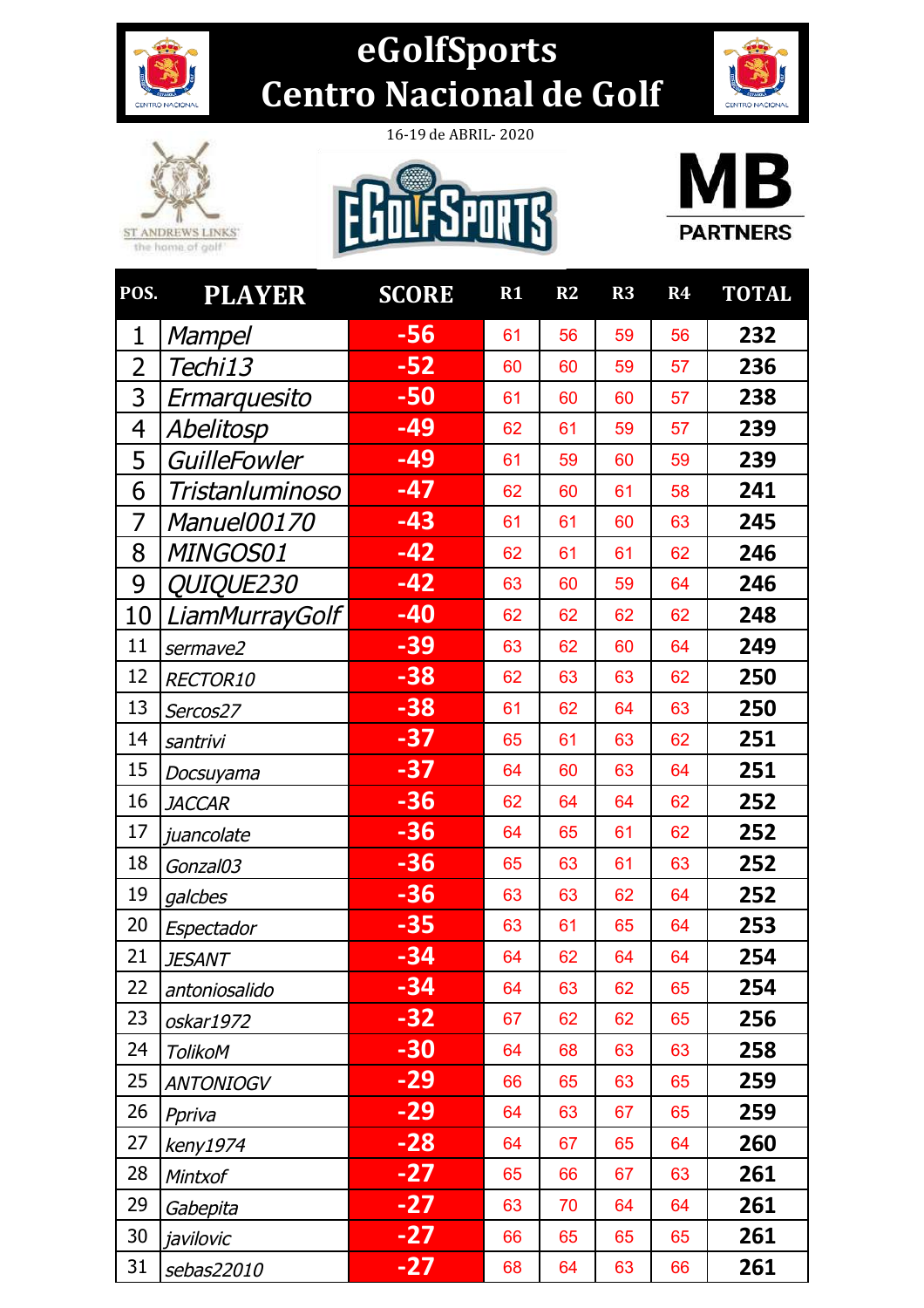| 32 | Colobandil31     | $-26$ | 68 | 66 | 63 | 65 | 262 |
|----|------------------|-------|----|----|----|----|-----|
| 33 | jesuard          | $-26$ | 66 | 65 | 65 | 66 | 262 |
| 34 | <b>DOSDE</b>     | $-26$ | 67 | 63 | 65 | 67 | 262 |
| 35 | ProSpain         | $-26$ | 64 | 64 | 67 | 67 | 262 |
| 36 | LuisSanchez10    | $-25$ | 68 | 69 | 64 | 62 | 263 |
| 37 | germandelolmo    | $-25$ | 69 | 65 | 65 | 64 | 263 |
| 38 | Josete96         | $-25$ | 67 | 66 | 65 | 65 | 263 |
| 39 | PABLOESPINOSA    | $-25$ | 66 | 65 | 67 | 65 | 263 |
| 40 | luisminero       | $-25$ | 68 | 65 | 64 | 66 | 263 |
| 41 | morientes23      | $-25$ | 64 | 63 | 68 | 68 | 263 |
| 42 | albertogalatea   | $-25$ | 66 | 61 | 66 | 70 | 263 |
| 43 | PeterPet82       | $-24$ | 66 | 71 | 65 | 62 | 264 |
| 44 | Johnnycafe170    | $-24$ | 67 | 65 | 66 | 66 | 264 |
| 45 | Laloehb          | $-23$ | 65 | 66 | 68 | 66 | 265 |
| 46 | Montykarl2101    | $-23$ | 69 | 65 | 65 | 66 | 265 |
| 47 | <i>JOSETE58</i>  | $-23$ | 67 | 63 | 67 | 68 | 265 |
| 48 | <b>CesarCB</b>   | $-22$ | 68 | 66 | 64 | 68 | 266 |
| 49 | xArmor           | $-21$ | 67 | 69 | 66 | 65 | 267 |
| 50 | Golfito124       | $-21$ | 69 | 67 | 65 | 66 | 267 |
| 51 | mposjim89        | $-21$ | 69 | 68 | 64 | 66 | 267 |
| 52 | scarballo23      | $-21$ | 66 | 64 | 70 | 67 | 267 |
| 53 | ROBGON1971       | $-21$ | 68 | 65 | 66 | 68 | 267 |
| 54 | Luismi1975       | $-21$ | 68 | 63 | 65 | 71 | 267 |
| 55 | Isfrate          | $-20$ | 67 | 71 | 66 | 64 | 268 |
| 56 | Albacete10       | $-20$ | 67 | 67 | 67 | 67 | 268 |
| 57 | dubi09           | $-20$ | 63 | 68 | 68 | 69 | 268 |
| 58 | Alvareio         | -19   | 68 | 69 | 66 | 66 | 269 |
| 59 | Guess2701        | $-19$ | 66 | 71 | 66 | 66 | 269 |
| 60 | Colleti10        | $-19$ | 65 | 69 | 66 | 69 | 269 |
| 61 | <b>IGalSan</b>   | $-18$ | 68 | 69 | 68 | 65 | 270 |
| 62 | Eduard8787       | $-18$ | 73 | 66 | 64 | 67 | 270 |
| 63 | SebSchilling     | $-18$ | 67 | 68 | 67 | 68 | 270 |
| 64 | <b>IOSU1974</b>  | $-18$ | 64 | 68 | 68 | 70 | 270 |
| 65 | Tomasjc6         | $-17$ | 76 | 66 | 65 | 64 | 271 |
| 66 | pablogonzalesvaz | $-17$ | 69 | 68 | 69 | 65 | 271 |
| 67 | Ikigai75         | $-17$ | 68 | 67 | 70 | 66 | 271 |
| 68 | JuanmaFranco     | $-17$ | 69 | 68 | 68 | 66 | 271 |
| 69 | <b>TNTRoyo</b>   | $-17$ | 69 | 69 | 66 | 67 | 271 |
| 70 | Gagora01         | $-17$ | 65 | 67 | 65 | 74 | 271 |
| 71 | Shampilee        | $-16$ | 65 | 66 | 75 | 66 | 272 |
| 72 | AntBencansan     | $-16$ | 67 | 67 | 69 | 69 | 272 |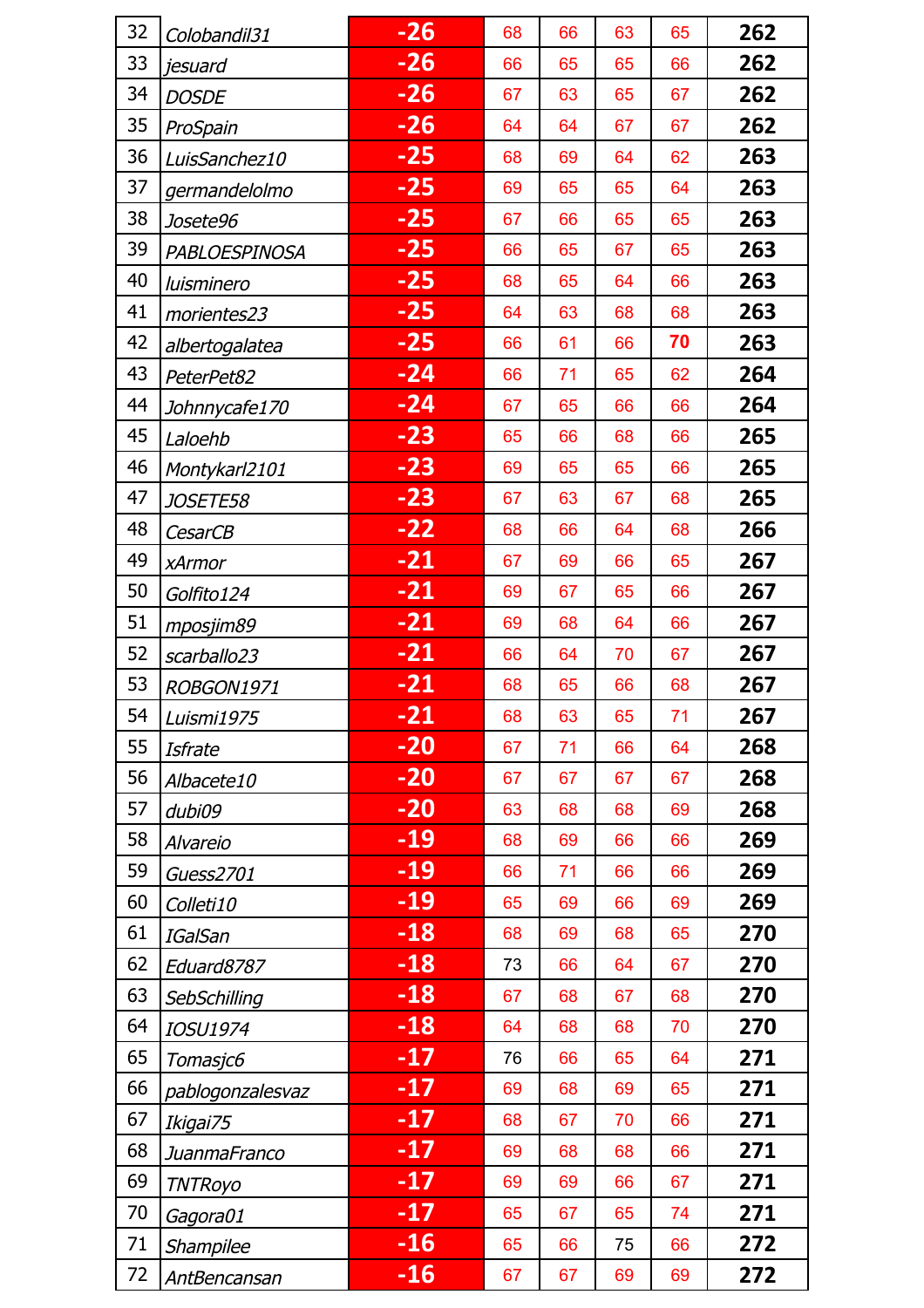| 73  | Alejespa            | $-15$ | 69 | 71 | 68 | 65 | 273 |
|-----|---------------------|-------|----|----|----|----|-----|
| 74  | Chusoca             | $-15$ | 70 | 71 | 66 | 66 | 273 |
| 75  | MiguelGOO           | $-15$ | 69 | 67 | 70 | 67 | 273 |
| 76  | <b>INKAROAD</b>     | $-15$ | 69 | 67 | 69 | 68 | 273 |
| 77  | asturftiger3        | $-15$ | 66 | 70 | 68 | 69 | 273 |
| 78  | FelipeRanz          | $-15$ | 67 | 64 | 72 | 70 | 273 |
| 79  | <b>DJRCES</b>       | $-14$ | 69 | 69 | 68 | 68 | 274 |
| 80  | <b>MannelPerry</b>  | $-14$ | 69 | 67 | 70 | 68 | 274 |
| 81  | manouche00          | $-14$ | 71 | 67 | 68 | 68 | 274 |
| 82  | PARCHEVAL           | $-14$ | 67 | 69 | 69 | 69 | 274 |
| 83  | perodri             | $-14$ | 64 | 72 | 69 | 69 | 274 |
| 84  | QUINITOLARRAD       | $-13$ | 73 | 69 | 68 | 65 | 275 |
| 85  | CdeNico2810         | $-13$ | 72 | 67 | 68 | 68 | 275 |
| 86  | Birdies4Good        | $-13$ | 66 | 69 | 70 | 70 | 275 |
| 87  | Pintado4            | $-13$ | 69 | 68 | 68 | 70 | 275 |
| 88  | txantxi4            | $-13$ | 68 | 68 | 69 | 70 | 275 |
| 89  | GuillermoRetana     | $-13$ | 64 | 68 | 71 | 72 | 275 |
| 90  | AlbertoC0           | $-13$ | 68 | 64 | 70 | 73 | 275 |
| 91  | SergioSanInocent    | $-12$ | 69 | 68 | 71 | 68 | 276 |
| 92  | juanitoredteam      | $-12$ | 67 | 70 | 69 | 70 | 276 |
| 93  | <b>UrbietOrbiSS</b> | $-12$ | 70 | 67 | 69 | 70 | 276 |
| 94  | <b>FRANK01646</b>   | $-11$ | 73 | 68 | 65 | 71 | 277 |
| 95  | janfoe              | $-11$ | 67 | 73 | 70 | 67 | 277 |
| 96  | Onna7               | $-11$ | 71 | 69 | 68 | 69 | 277 |
| 97  | Vulkanetes          | $-11$ | 70 | 69 | 69 | 69 | 277 |
| 98  | DavidNunezDJ        | $-11$ | 65 | 70 | 72 | 70 | 277 |
| 99  | Mateoski            | $-11$ | 72 | 65 | 68 | 72 | 277 |
| 100 | jalozanom           | $-11$ | 68 | 67 | 69 | 73 | 277 |
| 101 | <b>Iluistmf</b>     | $-11$ | 68 | 67 | 67 | 75 | 277 |
| 102 | Ferjudoc            | $-10$ | 68 | 70 | 71 | 69 | 278 |
| 103 | Felixchampions      | $-10$ | 70 | 71 | 67 | 70 | 278 |
| 104 | patolas             | $-10$ | 70 | 68 | 70 | 70 | 278 |
| 105 | ChemaCangas         | $-10$ | 71 | 69 | 66 | 72 | 278 |
| 106 | Enbenzar            | -9    | 71 | 67 | 69 | 72 | 279 |
| 107 | lafarga07           | -8    | 68 | 72 | 70 | 70 | 280 |
| 108 | arpba               | -8    | 70 | 69 | 70 | 71 | 280 |
| 109 | Rubendeprado        | $-7$  | 70 | 69 | 72 | 70 | 281 |
| 110 | Enriquemi8          | $-7$  | 70 | 69 | 71 | 71 | 281 |
| 111 | Juan77500           | $-7$  | 68 | 71 | 71 | 71 | 281 |
| 112 | Javiercholo         | $-7$  | 66 | 75 | 68 | 72 | 281 |
| 113 | <b>TIBORTATA</b>    | $-7$  | 71 | 68 | 70 | 72 | 281 |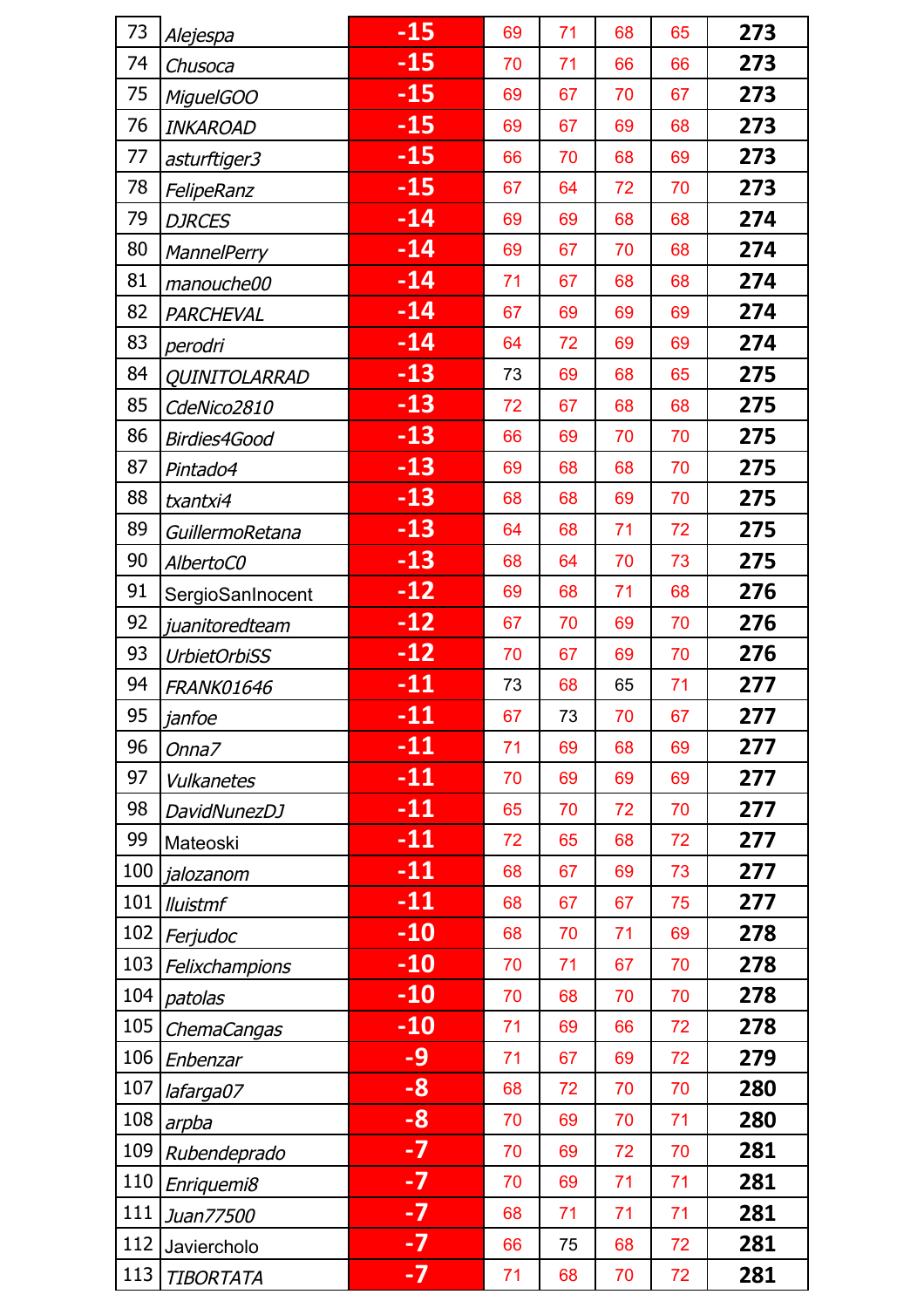| 114 | Duende002            | $-6$                    | 71 | 67 | 74        | 70        | 282                      |
|-----|----------------------|-------------------------|----|----|-----------|-----------|--------------------------|
| 115 | FranjoMurcia         | $-6$                    | 71 | 69 | 72        | 70        | 282                      |
| 116 | <b>PabloCNG</b>      | -6                      | 70 | 71 | 71        | 70        | 282                      |
| 117 | Vargas161219         | $-6$                    | 75 | 67 | 69        | 71        | 282                      |
| 118 | dperma80             | -6                      | 71 | 71 | 68        | 72        | 282                      |
| 119 | GONTXAL66            | -5                      | 70 | 72 | 71        | 70        | 283                      |
| 120 | Berniels69           | -5                      | 72 | 69 | 71        | 71        | 283                      |
| 121 | Urrutia8             | $-5$                    | 72 | 70 | 70        | 71        | 283                      |
| 122 | Ferecto              | -5                      | 70 | 70 | 70        | 73        | 283                      |
| 123 | DJ14Guti             | $-5$                    | 66 | 70 | 73        | 74        | 283                      |
| 124 | <b>PiKoToRdO</b>     | $-4$                    | 73 | 67 | 76        | 68        | 284                      |
| 125 | PacoDelgado          | $-4$                    | 69 | 72 | 72        | 71        | 284                      |
| 126 | <b>JDavilaTellez</b> | $-4$                    | 68 | 72 | 72        | 72        | 284                      |
| 127 | RaulCarro0           | $-4$                    | 66 | 75 | 70        | 73        | 284                      |
| 128 | fel1shuco            | $-3$                    | 68 | 74 | 73        | 70        | 285                      |
| 129 | Jblanco50            | $-3$                    | 69 | 73 | 71        | 72        | 285                      |
| 130 | mangualgolf          | $-3$                    | 72 | 68 | 69        | 76        | 285                      |
| 131 | FelixTexeira         | $-2$                    | 69 | 69 | 81        | 67        | 286                      |
| 132 | AlfonsoLLS           | $-1$                    | 68 | 73 | 72        | 74        | 287                      |
| 133 | aureliolagunal       | $-1$                    | 68 | 72 | 72        | 75        | 287                      |
| 134 | <b>AMODELPATIN</b>   | $\overline{\mathbf{1}}$ | 69 | 72 | 73        | 75        | 289                      |
| 135 | MONALISAMARBE        | 4                       | 69 | 71 | 80        | 72        | 292                      |
| 136 | Juancrespi4          | 4                       | 70 | 72 | 71        | 79        | 292                      |
| 137 | Manurol              | 5                       | 73 | 69 | 77        | 74        | 293                      |
| 138 | <b>REKALA</b>        | 5                       | 74 | 68 | 76        | 75        | 293                      |
| 139 | Rory20092            | 6                       | 71 | 70 | 78        | 75        | 294                      |
| 140 | JavierObidos         | 9                       | 72 | 70 | 82        | 73        | 297                      |
| 141 | Jorge6187            | 13                      | 72 | 70 | 75        | 84        | 301                      |
| 142 | Pabloillesc          | <b>NP</b>               | 63 | 63 | 71        | <b>NP</b> |                          |
| 143 | JDNG27               | <b>NP</b>               | 74 | 66 | <b>NP</b> | <b>NP</b> | -                        |
| 144 | AdrianP2006          | <b>NP</b>               | 70 | 72 | 68        | <b>NP</b> |                          |
| 145 | angelote3            | <b>NP</b>               | 69 | 72 | 68        | <b>NP</b> |                          |
| 146 | Bgutapa              | <b>NP</b>               | 70 | 70 | 73        | NP        | $\overline{\phantom{0}}$ |
| 147 | bocoro               | <b>NP</b>               | 67 | 70 | 70        | <b>NP</b> | -                        |
| 148 | Calzada88            | <b>NP</b>               | 70 | 70 | 72        | <b>NP</b> |                          |
| 149 | Castedito2004        | <b>NP</b>               | 69 | 66 | 68        | <b>NP</b> | $\overline{\phantom{0}}$ |
| 150 | <b>CRivery</b>       | <b>NP</b>               | 68 | 68 | 70        | <b>NP</b> |                          |
| 151 | DAMIAMEIRAS20        | <b>NP</b>               | 70 | 69 | 71        | <b>NP</b> |                          |
| 152 | Diegorois76          | <b>NP</b>               | 64 | 66 | 69        | <b>NP</b> | -                        |
| 153 | EnriqueCSpain        | <b>NP</b>               | 66 | 66 | 65        | <b>NP</b> |                          |
| 154 | Enriquefdez1966      | <b>NP</b>               | 71 | 70 | 68        | <b>NP</b> |                          |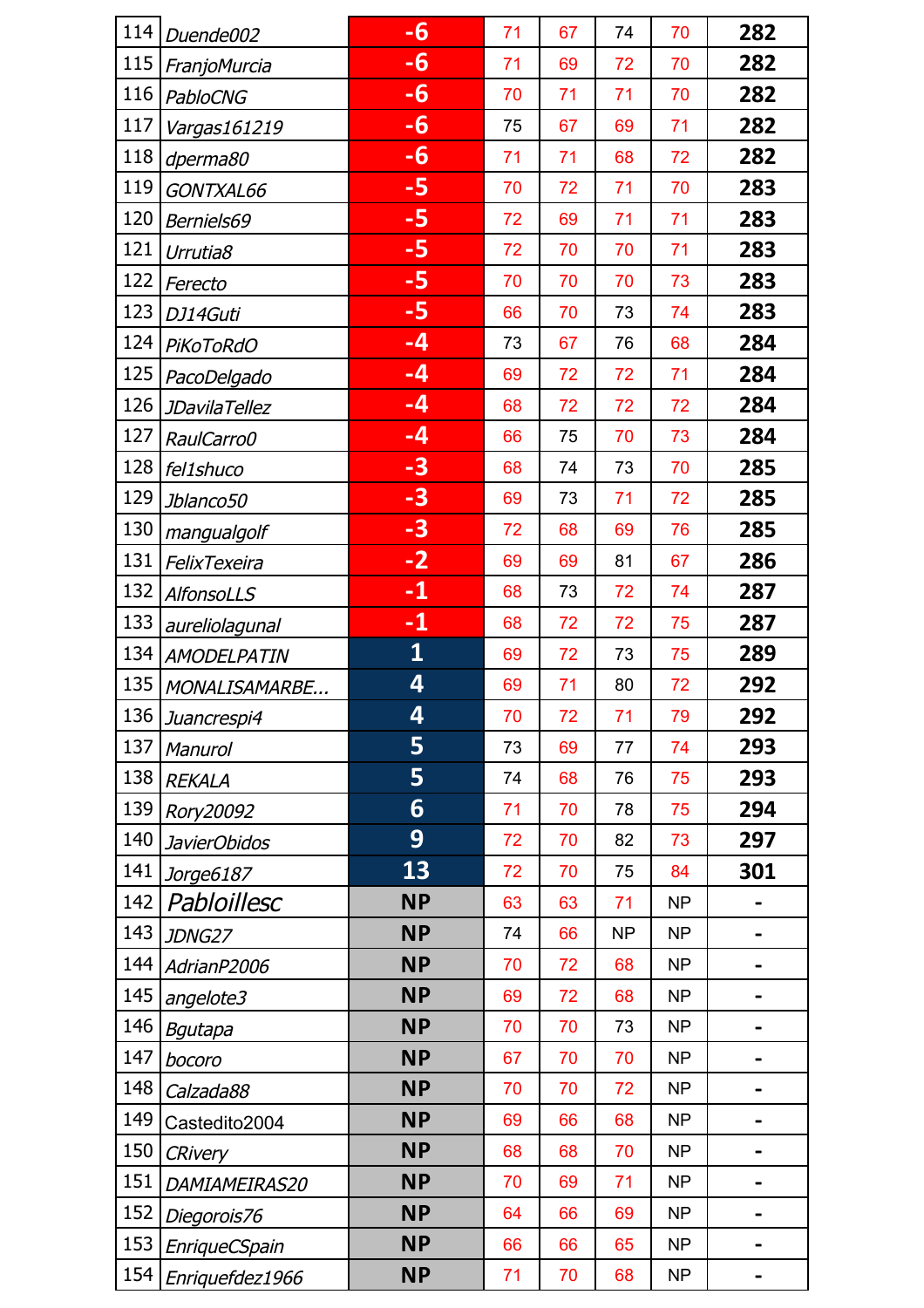| 155 | <b>ERBOLU0</b>        | <b>NP</b> | 71        | 70        | 78        | <b>NP</b> |                              |
|-----|-----------------------|-----------|-----------|-----------|-----------|-----------|------------------------------|
| 156 | FrancescoMateo        | <b>NP</b> | 71        | 70        | 70        | <b>NP</b> |                              |
| 157 | franturre             | <b>NP</b> | 70        | 67        | 69        | <b>NP</b> |                              |
| 158 | golfista6908          | <b>NP</b> | 69        | 68        | 68        | <b>NP</b> |                              |
| 159 | <b>GuillermoCobos</b> | <b>NP</b> | 65        | 67        | 69        | <b>NP</b> |                              |
| 160 | Kascote0              | <b>NP</b> | 72        | 67        | 68        | <b>NP</b> | -                            |
| 161 | LaPetenera            | <b>NP</b> | 68        | 67        | 72        | <b>NP</b> |                              |
| 162 | LlovetF               | <b>NP</b> | 69        | 71        | 72        | <b>NP</b> |                              |
| 163 | Luna0272              | <b>NP</b> | 71        | 70        | 71        | <b>NP</b> | -                            |
| 164 | <b>M4MBRU</b>         | <b>NP</b> | 67        | 67        | 70        | <b>NP</b> |                              |
| 165 | <b>ORIP2909</b>       | <b>NP</b> | 69        | 68        | 74        | <b>NP</b> |                              |
| 166 | RubenG02              | <b>NP</b> | 68        | 68        | 69        | <b>NP</b> | -                            |
| 167 | sorianotomas05        | <b>NP</b> | 62        | 62        | 65        | <b>NP</b> |                              |
| 168 | Titogolf80            | <b>NP</b> | 69        | 70        | 73        | <b>NP</b> |                              |
| 169 | <b>RicardoMestre</b>  | <b>NP</b> | <b>NP</b> | <b>NP</b> | <b>NP</b> |           | -                            |
| 170 | hectorabelpuig        | <b>NP</b> | 72        | 72        | <b>NP</b> |           |                              |
| 171 | 1eb04ld6mrz00         | <b>NP</b> | 70        | 70        | <b>NP</b> |           |                              |
| 172 | Acruzconde            | <b>NP</b> | 68        | 67        | <b>NP</b> |           | -                            |
| 173 | Adril993              | <b>NP</b> | 71        | 71        | <b>NP</b> |           |                              |
| 174 | <b>AlanchGG</b>       | <b>NP</b> | 71        | 71        | <b>NP</b> |           |                              |
| 175 | Albamartin0           | <b>NP</b> | 65        | 68        | <b>NP</b> |           | $\qquad \qquad \blacksquare$ |
| 176 | <b>AlberOlazabal</b>  | <b>NP</b> | 67        | 72        | <b>NP</b> |           |                              |
| 177 | AlbertoIP19           | <b>NP</b> | 73        | 64        | <b>NP</b> |           |                              |
| 178 | <b>ALE502</b>         | <b>NP</b> | 68        | 68        | <b>NP</b> |           |                              |
| 179 | Alsaterre             | <b>NP</b> | 68        | 67        | <b>NP</b> |           |                              |
| 180 | Balderva85            | <b>NP</b> | 69        | 70        | <b>NP</b> |           |                              |
| 181 | Balderva85            | <b>NP</b> | 69        | 70        | <b>NP</b> |           |                              |
| 182 | BORJOTO920            | <b>NP</b> | 69        | 68        | <b>NP</b> |           |                              |
| 183 | Carlettolopez         | <b>NP</b> | 70        | 70        | <b>NP</b> |           |                              |
| 184 | CarloMcFadden         | <b>NP</b> | 63        | 67        | <b>NP</b> |           |                              |
| 185 | ChalsXrlt             | <b>NP</b> | 65        | 67        | <b>NP</b> |           |                              |
| 186 | Daniel24770           | <b>NP</b> | 70        | 70        | <b>NP</b> |           |                              |
| 187 | devicente85           | <b>NP</b> | 65        | 69        | <b>NP</b> |           | $\qquad \qquad \blacksquare$ |
| 188 | Enrimj85              | <b>NP</b> | 68        | 70        | <b>NP</b> |           |                              |
| 189 | erpitu77              | <b>NP</b> | 69        | 69        | <b>NP</b> |           |                              |
| 190 | Fantasma8888          | <b>NP</b> | 69        | 72        | <b>NP</b> |           |                              |
| 191 | Flechas17             | <b>NP</b> | 71        | 69        | <b>NP</b> |           |                              |
| 192 | <b>FRANKCNG</b>       | <b>NP</b> | 68        | 69        | <b>NP</b> |           |                              |
| 193 | GermanNunez           | <b>NP</b> | 70        | 72        | <b>NP</b> |           |                              |
| 194 | GOGN1                 | <b>NP</b> | 68        | 60        | <b>NP</b> |           |                              |
| 195 | golfista6908          | <b>NP</b> | 69        | 68        | <b>NP</b> |           |                              |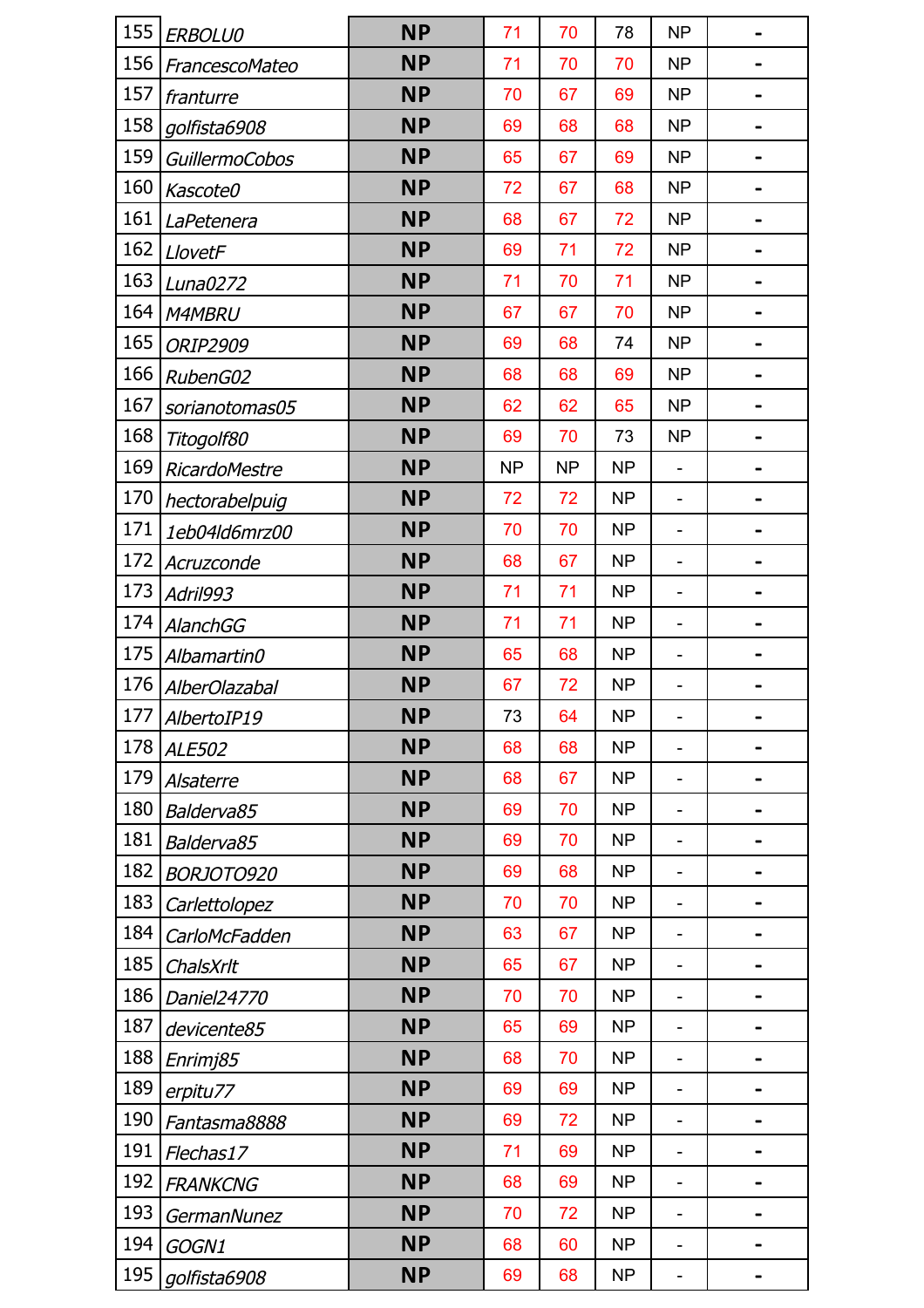| 196 | GOY0101            | <b>NP</b>    | 72 | 66 | <b>NP</b> |                |                |
|-----|--------------------|--------------|----|----|-----------|----------------|----------------|
| 197 | InigoOlarra        | <b>NP</b>    | 67 | 60 | <b>NP</b> |                |                |
| 198 | IvanskiCCVM        | <b>NP</b>    | 68 | 71 | <b>NP</b> |                |                |
| 199 | jmdeas7788         | <b>NP</b>    | 70 | 72 | <b>NP</b> |                |                |
| 200 | Joaquineu99        | <b>NP</b>    | 72 | 69 | <b>NP</b> |                |                |
| 201 | Joluanpa           | <b>NP</b>    | 70 | 71 | <b>NP</b> |                |                |
| 202 | JuanDiego92        | <b>NP</b>    | 72 | 70 | <b>NP</b> |                |                |
| 203 | <b>JULI552</b>     | <b>NP</b>    | 68 | 74 | <b>NP</b> |                |                |
| 204 | LaurillaDelmar     | <b>NP</b>    | 67 | 71 | <b>NP</b> |                |                |
| 205 | Leandrito3128      | <b>NP</b>    | 64 | 68 | <b>NP</b> |                |                |
| 206 | LEPETENERA         | <b>NP</b>    | 68 | 67 | <b>NP</b> |                |                |
| 207 | <b>MalospelOs</b>  | <b>NP</b>    | 68 | 68 | <b>NP</b> | $\overline{a}$ |                |
| 208 | mameys             | <b>NP</b>    | 74 | 68 | <b>NP</b> |                |                |
| 209 | <b>MANUBENITO</b>  | <b>NP</b>    | 71 | 70 | <b>NP</b> |                |                |
| 210 | Manujomar          | <b>NP</b>    | 67 | 69 | <b>NP</b> |                |                |
| 211 | ManuMendil         | <b>NP</b>    | 68 | 67 | <b>NP</b> |                |                |
| 212 | marrorry           | <b>NP</b>    | 71 | 71 | <b>NP</b> |                |                |
| 213 | <b>MGRoj</b>       | <b>NP</b>    | 66 | 66 | <b>NP</b> |                |                |
| 214 | Miguel8518         | <b>NP</b>    | 71 | 71 | <b>NP</b> |                |                |
| 215 | nsanz05            | <b>NP</b>    | 77 | 63 | <b>NP</b> |                |                |
| 216 | Piteeerrr          | <b>NP</b>    | 67 | 68 | <b>NP</b> |                |                |
| 217 | rafitask           | <b>NP</b>    | 68 | 66 | <b>NP</b> |                |                |
| 218 | Railay             | <b>NP</b>    | 69 | 66 | NP        |                |                |
| 219 | ReclutaPatoso66    | <b>NP</b>    | 69 | 65 | <b>NP</b> |                |                |
| 220 | <b>RicardMG</b>    | <b>NP</b>    | 66 | 57 | <b>NP</b> |                |                |
| 221 | Sergio20090        | <b>NP</b>    | 70 | 68 | <b>NP</b> |                |                |
| 222 | Tigrematalenas     | <b>NP</b>    | 66 | 70 | <b>NP</b> |                |                |
| 223 | titofuentes73      | <b>NP</b>    | 61 | 64 | <b>NP</b> |                |                |
| 224 | tittofuentes73     | <b>NP</b>    | 61 | 64 | <b>NP</b> |                |                |
| 225 | WolfusIII          | <b>NP</b>    | 69 | 70 | <b>NP</b> |                |                |
| 226 | YoBernal55         | <b>NP</b>    | 69 | 71 | <b>NP</b> |                |                |
| 227 | yoelprimo          | <b>NP</b>    | 66 | 66 | <b>NP</b> |                |                |
|     |                    | <b>CORTE</b> |    |    |           |                |                |
| 228 | pedja73            | $-1$         | 68 | 75 |           |                |                |
| 229 | <b>JorgeMucast</b> | $-1$         | 71 | 72 |           |                |                |
| 230 | <b>JoseGBU</b>     | $-1$         | 71 | 72 |           |                |                |
| 231 | lutisjg            | $-1$         | 71 | 72 |           |                | $\blacksquare$ |
| 232 | ferdinan19781      | $-1$         | 72 | 71 |           |                |                |
| 233 | ibelut             | $-1$         | 72 | 71 |           |                |                |
| 234 | jrpjrp1999         | $-1$         | 72 | 71 |           |                | $\blacksquare$ |
| 235 | mismellis          | $-1$         | 72 | 71 |           |                |                |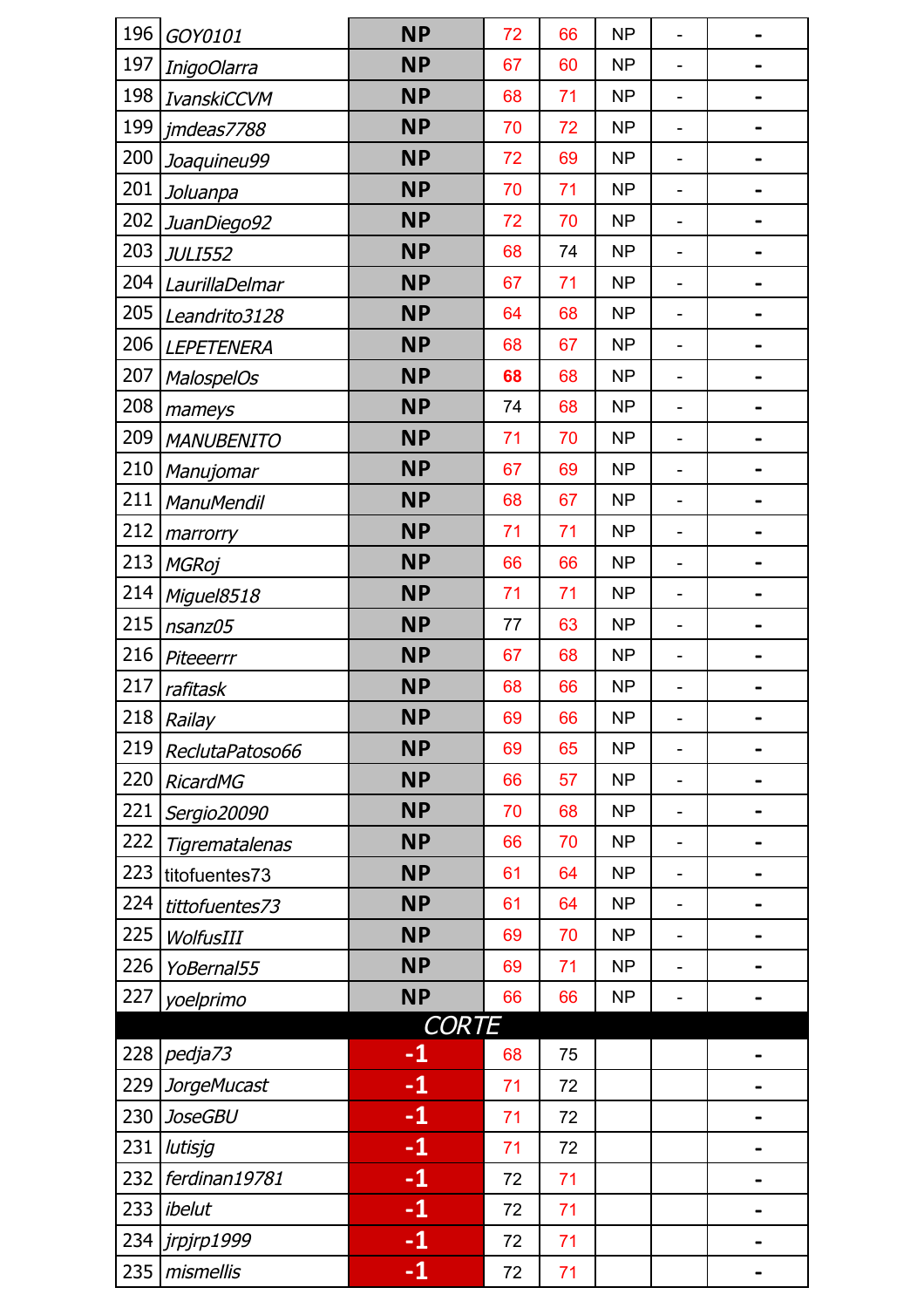| 236 | luisms121         | $-1$                    | 73 | 70 |  |  |
|-----|-------------------|-------------------------|----|----|--|--|
| 237 | mbas70            | $-1$                    | 73 | 70 |  |  |
| 238 | Vilvitozar        | 0                       | 70 | 74 |  |  |
| 239 | Blaster60tf       | $\boldsymbol{0}$        | 71 | 73 |  |  |
| 240 | Jarri81           | 0                       | 71 | 73 |  |  |
| 241 | <b>Jorgemas</b>   | $\boldsymbol{0}$        | 72 | 72 |  |  |
| 242 | <b>Xertp</b>      | $\boldsymbol{0}$        | 72 | 72 |  |  |
| 243 | <b>MagoZaM</b>    | 0                       | 73 | 71 |  |  |
| 244 | Shaun120286       | $\boldsymbol{0}$        | 73 | 71 |  |  |
| 245 | FrancisIguacel    | $\boldsymbol{0}$        | 74 | 70 |  |  |
| 246 | miguelanep        | 0                       | 74 | 70 |  |  |
| 247 | Oscar36500        | $\boldsymbol{0}$        | 74 | 70 |  |  |
| 248 | Roskoamatista     | $\boldsymbol{0}$        | 74 | 70 |  |  |
| 249 | AntonioMF         | 0                       | 77 | 67 |  |  |
| 250 | josemariamdp      | $\overline{\mathbf{1}}$ | 71 | 74 |  |  |
| 251 | juma018           | $\overline{\mathbf{1}}$ | 72 | 73 |  |  |
| 252 | Mumalo            | $\overline{\mathbf{1}}$ | 72 | 73 |  |  |
| 253 | CarlosPdY         | $\overline{\mathbf{1}}$ | 74 | 71 |  |  |
| 254 | inigo91           | $\overline{\mathbf{1}}$ | 74 | 71 |  |  |
| 255 | marioanmo82       | $\overline{\mathbf{1}}$ | 74 | 71 |  |  |
| 256 | MIGUELON73773     | $\overline{\mathbf{1}}$ | 74 | 71 |  |  |
| 257 | Analorena2306     | 1                       | 75 | 70 |  |  |
|     | 258 JuanPita20    | $\overline{\mathbf{1}}$ | 75 | 70 |  |  |
| 259 | Michelgf8         | $\overline{\mathbf{1}}$ | 75 | 70 |  |  |
| 260 | <b>Modestt</b>    | $\overline{\mathbf{1}}$ | 75 | 70 |  |  |
| 261 | <b>DIAZLDIEGO</b> | $\overline{\mathbf{1}}$ | 76 | 69 |  |  |
| 262 | Josefzgamboa      | $\overline{\mathbf{1}}$ | 76 | 69 |  |  |
| 263 | <b>BertonRAMH</b> | $\overline{2}$          | 71 | 75 |  |  |
| 264 | <b>DISKRX</b>     | $\overline{2}$          | 72 | 74 |  |  |
| 265 | <b>JMORCI</b>     | $\overline{2}$          | 72 | 74 |  |  |
| 266 | <b>NANDOELS</b>   | $\overline{2}$          | 72 | 74 |  |  |
| 267 | Antoniovicente    | $\overline{2}$          | 73 | 73 |  |  |
| 268 | Carlos280989      | $\overline{2}$          | 73 | 73 |  |  |
| 269 | danimartin023     | $\overline{2}$          | 73 | 73 |  |  |
| 270 | FernanX5          | $\overline{2}$          | 73 | 73 |  |  |
| 271 | Yaguin80          | $\overline{2}$          | 73 | 73 |  |  |
| 272 | JoseBotana0       | $\overline{2}$          | 74 | 72 |  |  |
| 273 | Carbendel         | $\overline{2}$          | 75 | 71 |  |  |
| 274 | GATITOBAVIERAG72  | 3                       | 72 | 75 |  |  |
| 275 | Mical770          | 3                       | 72 | 75 |  |  |
| 276 | BandidoSpain      | 3                       | 73 | 74 |  |  |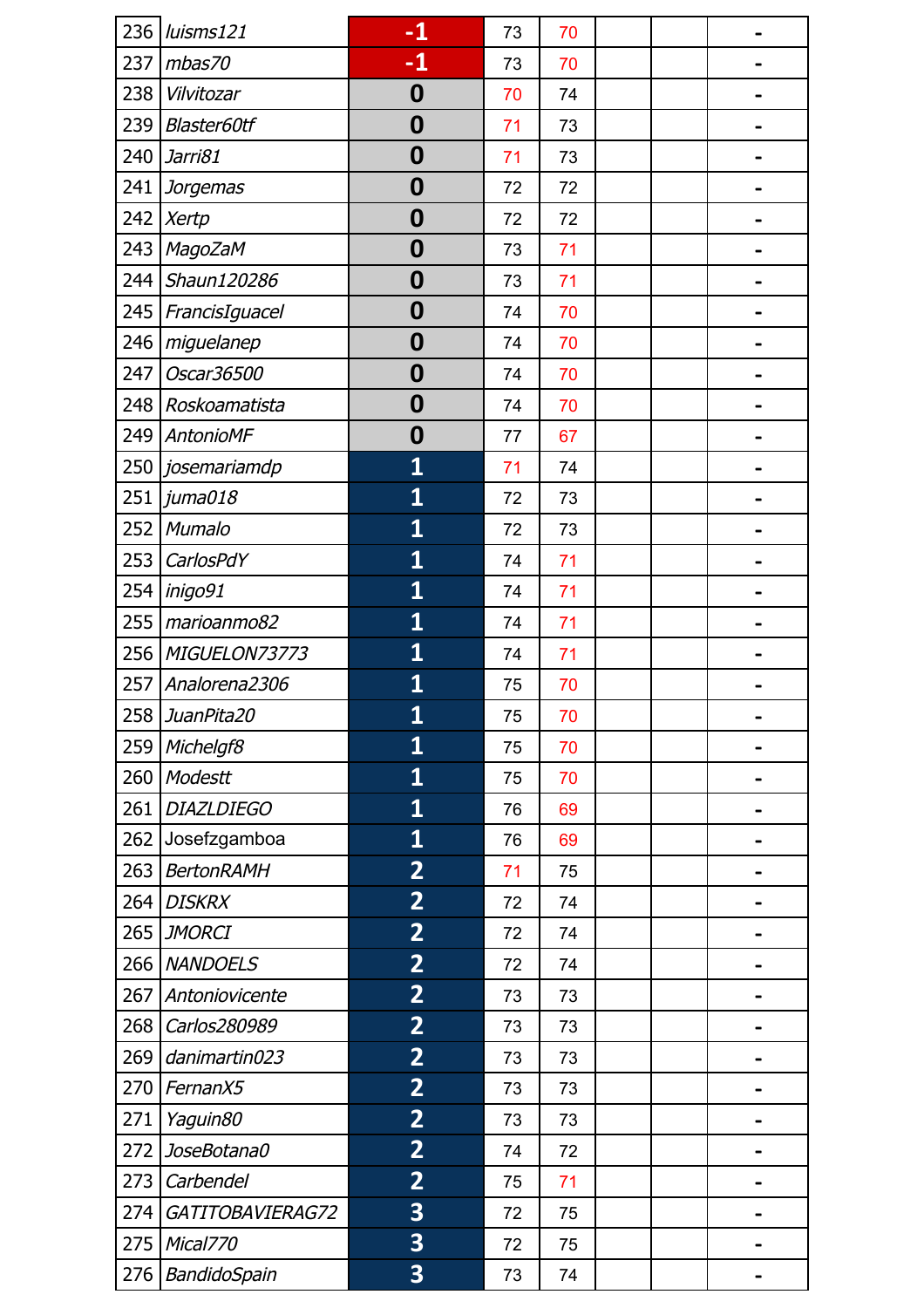| 277 | <b>ASHBOSTON</b>  | 3 | 74 | 73 |  |  |
|-----|-------------------|---|----|----|--|--|
| 278 | JLOLMO0           | 3 | 74 | 73 |  |  |
| 279 | mikelainen0       | 3 | 74 | 73 |  |  |
| 280 | <b>ArizRSO</b>    | 3 | 75 | 72 |  |  |
| 281 | jmrojano          | 4 | 71 | 77 |  |  |
| 282 | jorgers80         | 4 | 72 | 76 |  |  |
| 283 | kaik8512          | 4 | 74 | 74 |  |  |
| 284 | DavidAlonso5      | 4 | 75 | 73 |  |  |
| 285 | Sergio6668        | 4 | 76 | 72 |  |  |
| 286 | NachoGZ           | 4 | 78 | 70 |  |  |
| 287 | antaliaga         | 5 | 72 | 77 |  |  |
| 288 | <b>Jennymed</b>   | 5 | 72 | 77 |  |  |
| 289 | CHECHAR65         | 5 | 74 | 75 |  |  |
| 290 | <b>JuanLuisPM</b> | 5 | 74 | 75 |  |  |
| 291 | OmarRubio7908     | 5 | 74 | 75 |  |  |
| 292 | PauloFigas        | 5 | 74 | 75 |  |  |
| 293 | <b>DaniLeones</b> | 5 | 75 | 74 |  |  |
| 294 | CarlosRguez0      | 5 | 76 | 73 |  |  |
| 295 | nycetomeetyou     | 5 | 76 | 73 |  |  |
| 296 | vicmarcam         | 5 | 77 | 72 |  |  |
| 297 | Matukis83         | 6 | 71 | 79 |  |  |
| 298 | crisvoley         | 6 | 73 | 77 |  |  |
| 299 | SISITO440         | 6 | 73 | 77 |  |  |
| 300 | Davidesca71       | 6 | 74 | 76 |  |  |
| 301 | lolo123451        | 6 | 75 | 75 |  |  |
| 302 | MBPARTNERS19      | 6 | 75 | 75 |  |  |
| 303 | buju89            | 6 | 76 | 74 |  |  |
| 304 | chemajimny1       | 6 | 76 | 74 |  |  |
| 305 | <b>AFERVIC</b>    | 6 | 77 | 73 |  |  |
| 306 | Dabecasa58        | 6 | 78 | 72 |  |  |
| 307 | Aeroclub17        | 6 | 79 | 71 |  |  |
| 308 | anele3102         | 7 | 70 | 81 |  |  |
| 309 | marquitossalinas  | 7 | 73 | 78 |  |  |
| 310 | Javipola          | 7 | 74 | 77 |  |  |
| 311 | wences100         | 7 | 74 | 77 |  |  |
| 312 | Golfistalora      | 7 | 75 | 76 |  |  |
| 313 | inesdiaz          | 7 | 77 | 74 |  |  |
| 314 | Alber2303PRO      | 7 | 80 | 71 |  |  |
| 315 | africa090         | 8 | 70 | 82 |  |  |
| 316 | Ignaciotel2       | 8 | 71 | 81 |  |  |
| 317 | roquete           | 8 | 73 | 79 |  |  |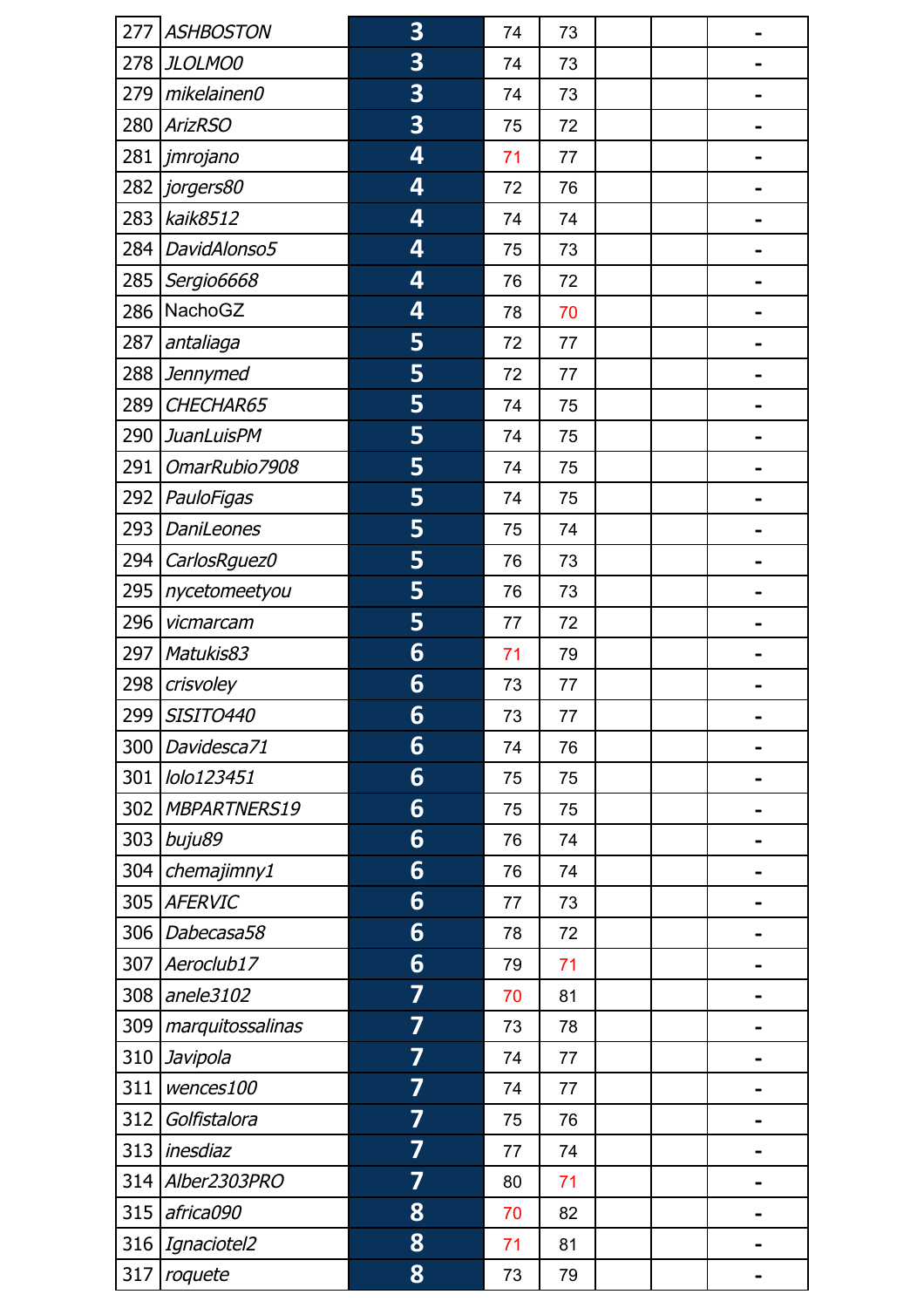| 318 | chicho131             | 8         | 75 | 77 |  |   |
|-----|-----------------------|-----------|----|----|--|---|
| 319 | Gjoul                 | 8         | 75 | 77 |  |   |
| 320 | raylet2711            | 8         | 76 | 76 |  |   |
| 321 | Custer251             | 8         | 78 | 74 |  |   |
| 322 | Elmerito770           | 10        | 77 | 77 |  |   |
| 323 | franggrr              | 10        | 77 | 77 |  |   |
| 324 | AngelCasco            | 10        | 78 | 76 |  |   |
| 325 | Raimundo620           | 10        | 80 | 74 |  |   |
| 326 | fran7705              | 10        | 83 | 71 |  |   |
| 327 | Yuyo1682              | <u>11</u> | 72 | 83 |  |   |
| 328 | ferburu               | 11        | 79 | 76 |  |   |
| 329 | LMI0501               | 11        | 79 | 76 |  |   |
| 330 | vallotton28           | 11        | 79 | 76 |  |   |
| 331 | <b>MonJcMery</b>      | 11        | 80 | 75 |  |   |
| 332 | GonMadrid             | 12        | 79 | 77 |  |   |
| 333 | paulitabay            | 12        | 80 | 76 |  |   |
| 334 | <b>JMLARA</b>         | 12        | 81 | 75 |  |   |
| 335 | Celorio1              | 13        | 78 | 79 |  |   |
| 336 | AlfieMcLopez0         | 14        | 82 | 76 |  |   |
| 337 | 007Golfinger          | 14        | 78 | 80 |  |   |
| 338 | <b>OSCARBAVIERA</b>   | 14        | 79 | 79 |  |   |
| 339 | 2021091260            | 14        | 80 | 78 |  |   |
|     | 340   pepelingo       | 14        | 80 | 78 |  |   |
| 341 | Dakia                 | 14        | 81 | 77 |  |   |
| 342 | <b>MonicaZCNG</b>     | 14        | 81 | 77 |  |   |
| 343 | SVerdasco             | 15        | 79 | 80 |  |   |
| 344 | Sanz80                | 15        | 81 | 78 |  |   |
| 345 | festrada20            | 17        | 80 | 81 |  |   |
| 346 | <b>JMarquezCoelho</b> | 18        | 82 | 80 |  |   |
| 347 | TINDJ46               | 19        | 80 | 83 |  |   |
| 348 | dheredia69            | 20        | 77 | 87 |  |   |
| 349 | SuperPacO             | 20        | 84 | 80 |  |   |
| 350 | dlillo74              | 20        | 85 | 79 |  |   |
| 351 | lacuartacuestap       | 22        | 84 | 82 |  |   |
| 352 | 1949castrogarcia      | 22        | 85 | 81 |  |   |
| 353 | elenacuesta           | 22        | 85 | 81 |  |   |
| 354 | juanjeto              | 22        | 85 | 81 |  |   |
| 355 | Silvia1580            | 23        | 86 | 81 |  |   |
| 356 | pedromedas            | 23        | 88 | 79 |  | - |
| 357 | Agustinos71           | 26        | 87 | 83 |  |   |
| 358 | CarlosconK            | 27        | 86 | 85 |  |   |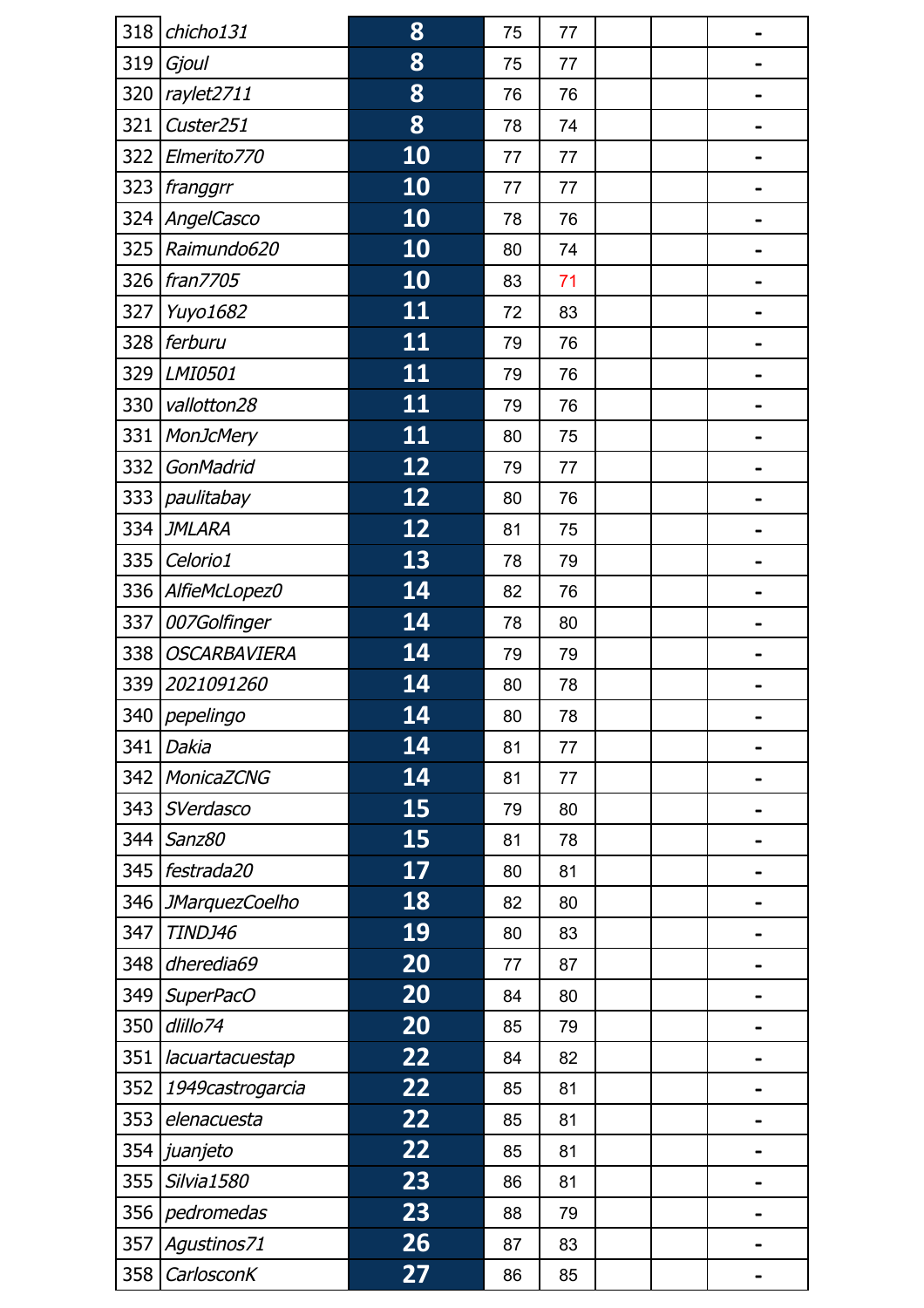| 359 | Nuriadg81          | 27        | 86        | 85        |  |                              |
|-----|--------------------|-----------|-----------|-----------|--|------------------------------|
| 360 | verdas             | 28        | 89        | 83        |  |                              |
| 361 | Luz72              | 31        | 94        | 81        |  | $\blacksquare$               |
| 362 | beaver2109         | 32        | 91        | 85        |  |                              |
| 363 | <b>JoseBernad</b>  | 36        | 93        | 87        |  |                              |
| 364 | RAFACRISTINA       | 37        | 97        | 84        |  | -                            |
| 365 | Angy047            | 48        | 101       | 91        |  |                              |
| 366 | <b>Inassio</b>     | 60        | 103       | 101       |  |                              |
| 367 | Hunters46          | <b>NP</b> | 92        | <b>NP</b> |  | -                            |
| 368 | citri11            | <b>NP</b> | 90        | <b>NP</b> |  |                              |
| 369 | <b>MANUFELIPE</b>  | <b>NP</b> | 86        | <b>NP</b> |  |                              |
| 370 | ricardodominguez   | <b>NP</b> | 86        | <b>NP</b> |  | $\blacksquare$               |
| 371 | SISITO4            | <b>NP</b> | 86        | <b>NP</b> |  |                              |
| 372 | GilManu85          | <b>NP</b> | 85        | <b>NP</b> |  |                              |
| 373 | juanmartin59       | <b>NP</b> | 85        | <b>NP</b> |  | -                            |
| 374 | CARLINHOS800       | <b>NP</b> | 84        | <b>NP</b> |  |                              |
| 375 | Josemih            | <b>NP</b> | 84        | <b>NP</b> |  |                              |
| 376 | Rafadeco           | <b>NP</b> | 84        | <b>NP</b> |  |                              |
| 377 | Esquete83          | <b>NP</b> | 83        | <b>NP</b> |  |                              |
| 378 | Marcoss30          | <b>NP</b> | 82        | <b>NP</b> |  |                              |
| 379 | PelazoKake         | <b>NP</b> | 82        | <b>NP</b> |  | -                            |
| 380 | abodes01           | <b>NP</b> | 81        | <b>NP</b> |  |                              |
| 381 | Charlieonuba       | <b>NP</b> | 81        | <b>NP</b> |  |                              |
| 382 | Helena199          | <b>NP</b> | 81        | <b>NP</b> |  | $\qquad \qquad \blacksquare$ |
| 383 | <b>Keibols</b>     | <b>NP</b> | 81        | <b>NP</b> |  |                              |
| 384 | Perri29            | <b>NP</b> | 81        | <b>NP</b> |  |                              |
| 385 | <b>SUPERPEPE</b>   | <b>NP</b> | 81        | <b>NP</b> |  | -                            |
| 386 | aleman800          | <b>NP</b> | 80        | <b>NP</b> |  |                              |
| 387 | fraskyto           | <b>NP</b> | 80        | <b>NP</b> |  |                              |
| 388 | <b>FUENTESJM</b>   | <b>NP</b> | 79        | <b>NP</b> |  | $\blacksquare$               |
| 389 | juanmi53           | <b>NP</b> | 79        | <b>NP</b> |  |                              |
| 390 | <b>TIGERPAKITO</b> | <b>NP</b> | 79        | <b>NP</b> |  |                              |
| 391 | jsiro              | <b>NP</b> | <b>NP</b> | 79        |  |                              |
| 392 | avalo63            | <b>NP</b> | 78        | <b>NP</b> |  |                              |
| 393 | Cbenito30          | <b>NP</b> | 78        | <b>NP</b> |  |                              |
| 394 | Golsilju           | <b>NP</b> | 78        | <b>NP</b> |  |                              |
| 395 | PedroMartinez5     | <b>NP</b> | 78        | <b>NP</b> |  |                              |
| 396 | PericoSeve         | <b>NP</b> | 78        | <b>NP</b> |  |                              |
| 397 | ruben12121212      | <b>NP</b> | 78        | <b>NP</b> |  |                              |
| 398 | <b>SURICAGOLF</b>  | <b>NP</b> | 78        | <b>NP</b> |  |                              |
| 399 | viccetr0           | <b>NP</b> | 78        | <b>NP</b> |  |                              |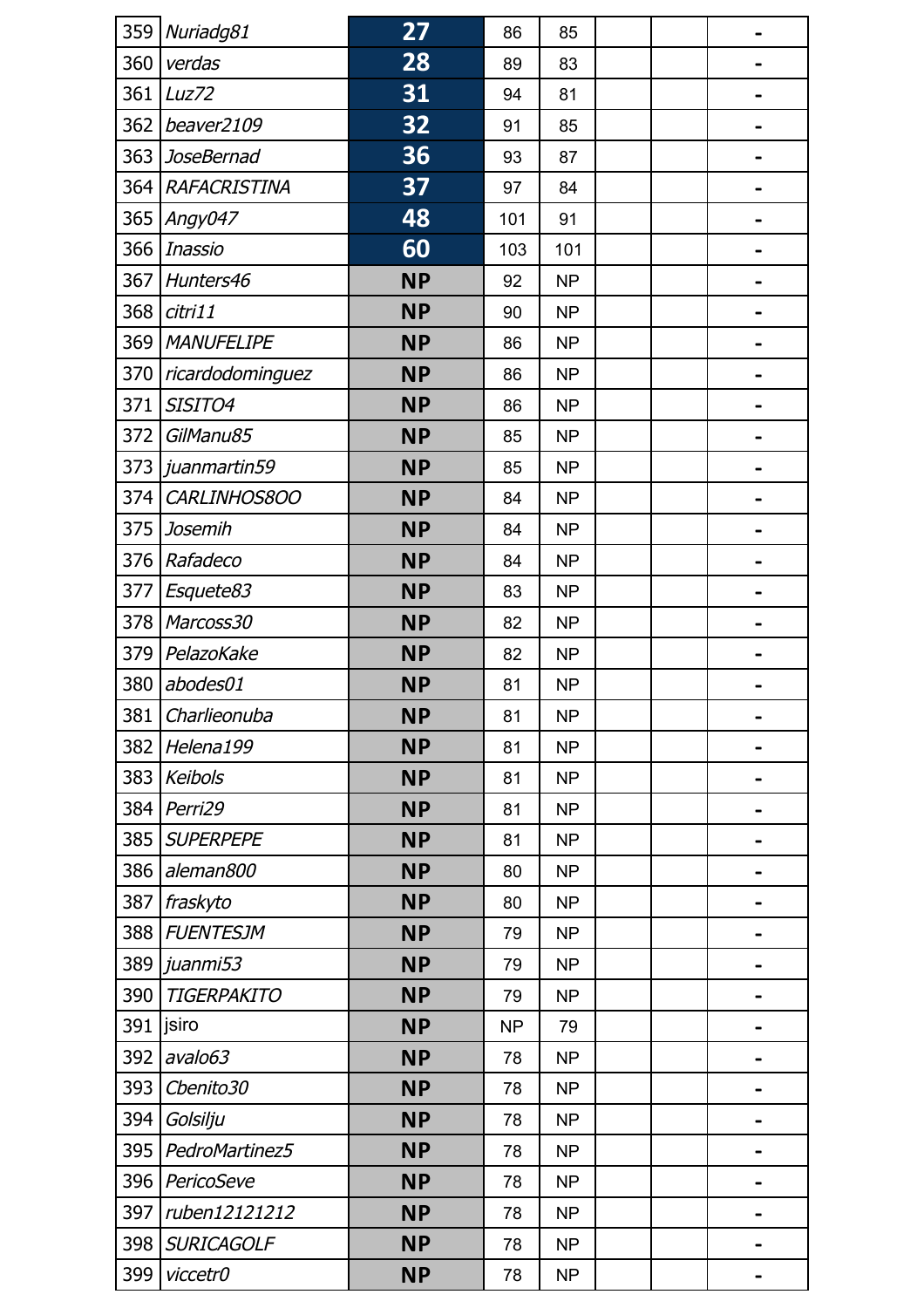| 400 | <b>Blattty</b>          | <b>NP</b> | 77        | <b>NP</b> |  |  |
|-----|-------------------------|-----------|-----------|-----------|--|--|
| 401 | Chema1960               | <b>NP</b> | 77        | <b>NP</b> |  |  |
| 402 | Druki02                 | <b>NP</b> | 77        | <b>NP</b> |  |  |
| 403 | elchav0                 | <b>NP</b> | 77        | <b>NP</b> |  |  |
| 404 | hugomenendez            | <b>NP</b> | 77        | <b>NP</b> |  |  |
| 405 | jimijgb14               | <b>NP</b> | 77        | <b>NP</b> |  |  |
| 406 | Josejlpa0               | <b>NP</b> | 77        | <b>NP</b> |  |  |
| 407 | Juanjo730               | <b>NP</b> | 77        | <b>NP</b> |  |  |
| 408 | Miguelgarciasan         | <b>NP</b> | 77        | <b>NP</b> |  |  |
| 409 | $t$ orry $1956$         | <b>NP</b> | 77        | <b>NP</b> |  |  |
| 410 | RicardoPagnon           | <b>NP</b> | <b>NP</b> | 77        |  |  |
| 411 | <b>AldamaGolfLlanes</b> | <b>NP</b> | 76        | <b>NP</b> |  |  |
| 412 | Auchterhouse            | <b>NP</b> | 76        | <b>NP</b> |  |  |
| 413 | <b>Biomeritee</b>       | <b>NP</b> | 76        | <b>NP</b> |  |  |
| 414 | curibe0                 | <b>NP</b> | 76        | <b>NP</b> |  |  |
| 415 | Diegocds1               | <b>NP</b> | 76        | <b>NP</b> |  |  |
| 416 | Elpipers                | <b>NP</b> | 76        | <b>NP</b> |  |  |
| 417 | Foxy8727                | <b>NP</b> | 76        | <b>NP</b> |  |  |
| 418 | GOG1966                 | <b>NP</b> | 76        | <b>NP</b> |  |  |
| 419 | Gonzalodmr88            | <b>NP</b> | 76        | <b>NP</b> |  |  |
| 420 | Juanpedro40             | <b>NP</b> | 76        | <b>NP</b> |  |  |
| 421 | Rgilcazorla             | <b>NP</b> | 76        | <b>NP</b> |  |  |
|     | 422   sergio6684        | <b>NP</b> | 76        | <b>NP</b> |  |  |
| 423 | Therex62                | <b>NP</b> | 76        | <b>NP</b> |  |  |
| 424 | trosicm                 | <b>NP</b> | 76        | <b>NP</b> |  |  |
| 425 | alesayef                | <b>NP</b> | 75        | <b>NP</b> |  |  |
| 426 | Bambino080              | <b>NP</b> | 75        | <b>NP</b> |  |  |
| 427 | FernandoLatorre         | <b>NP</b> | 75        | <b>NP</b> |  |  |
| 428 | Ignaciote12             | <b>NP</b> | 75        | <b>NP</b> |  |  |
| 429 | josefreedive            | <b>NP</b> | 75        | <b>NP</b> |  |  |
| 430 | LogD                    | <b>NP</b> | 75        | <b>NP</b> |  |  |
| 431 | rafaalbarra             | <b>NP</b> | 75        | <b>NP</b> |  |  |
| 432 | <b>SERGIO6789</b>       | <b>NP</b> | 75        | <b>NP</b> |  |  |
| 433 | <b>Tryctcreckgfnx</b>   | <b>NP</b> | 75        | <b>NP</b> |  |  |
| 434 | <b>VANIKUN</b>          | <b>NP</b> | 75        | <b>NP</b> |  |  |
| 435 | Zulaso                  | <b>NP</b> | 75        | <b>NP</b> |  |  |
| 436 | Alonsoatm1219           | <b>NP</b> | 74        | <b>NP</b> |  |  |
| 437 | <b>FALDIVIO</b>         | <b>NP</b> | 74        | <b>NP</b> |  |  |
| 438 | GARAZ2                  | <b>NP</b> | 74        | <b>NP</b> |  |  |
| 439 | gasteropodo             | <b>NP</b> | 74        | <b>NP</b> |  |  |
| 440 | ignacionliniers         | <b>NP</b> | 74        | <b>NP</b> |  |  |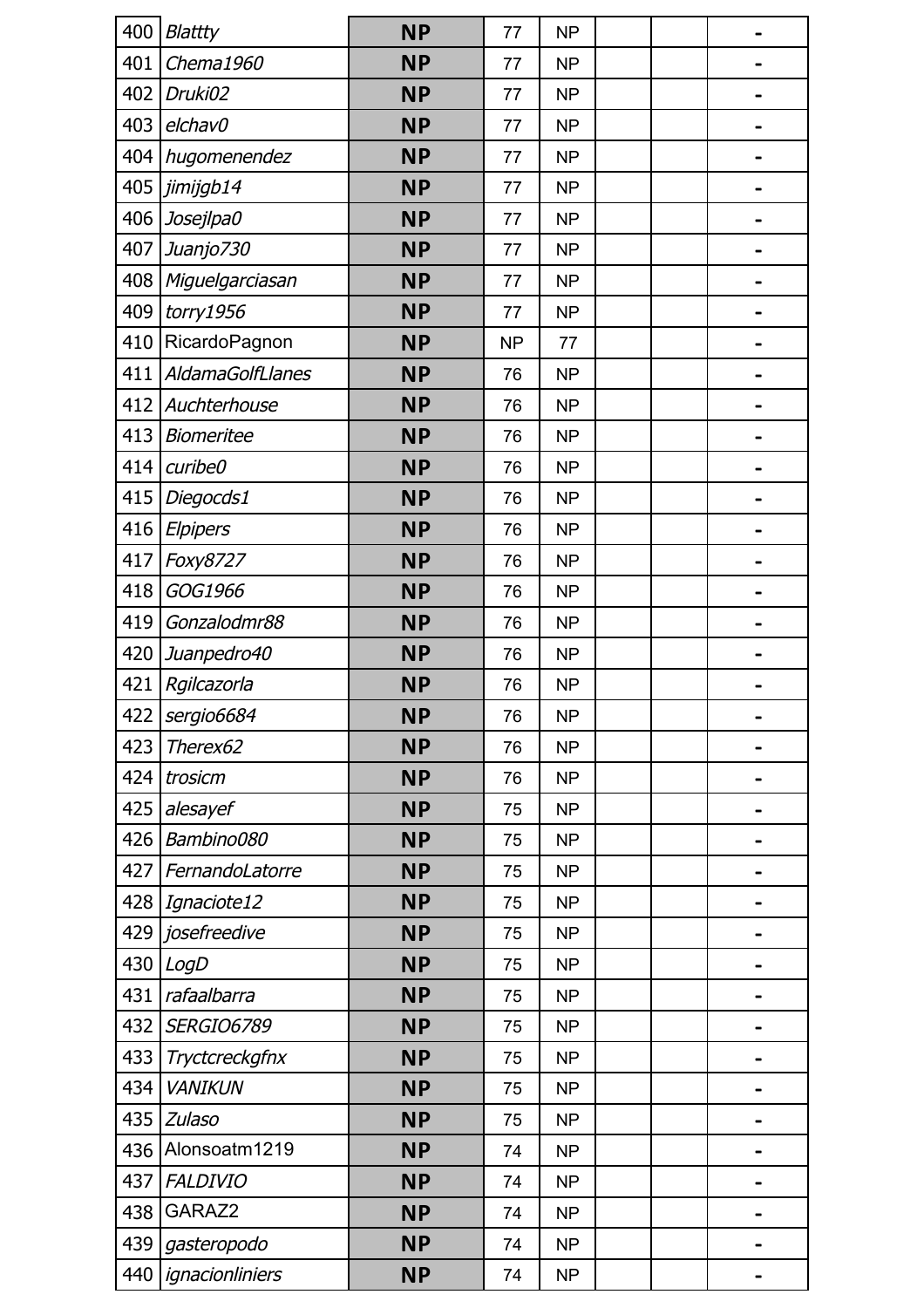| 441 | jabalil4            | <b>NP</b> | 74        | <b>NP</b> |  |                              |
|-----|---------------------|-----------|-----------|-----------|--|------------------------------|
| 442 | LolaUribeAstolfi    | <b>NP</b> | 74        | <b>NP</b> |  |                              |
| 443 | <b>LUISNER</b>      | <b>NP</b> | 74        | <b>NP</b> |  |                              |
| 444 | marrack2020         | <b>NP</b> | 74        | <b>NP</b> |  |                              |
| 445 | <b>ORIP2909</b>     | <b>NP</b> | 74        | <b>NP</b> |  |                              |
| 446 | Telvar78            | <b>NP</b> | 74        | <b>NP</b> |  |                              |
| 447 | <b>JOSEFREEDIVE</b> | <b>NP</b> | 73        | <b>NP</b> |  |                              |
| 448 | SolGarcia           | <b>NP</b> | 73        | <b>NP</b> |  |                              |
| 449 | xabier1975          | <b>NP</b> | 73        | <b>NP</b> |  |                              |
| 450 | AntonioSabGar       | <b>NP</b> | <b>NP</b> | 73        |  | -                            |
| 451 | Chichester23        | <b>NP</b> | 72        | <b>NP</b> |  |                              |
| 452 | <b>JaimePS</b>      | <b>NP</b> | 72        | <b>NP</b> |  |                              |
| 453 | Jorge6187           | <b>NP</b> | 72        | <b>NP</b> |  | $\qquad \qquad \blacksquare$ |
| 454 | Jorgeeig            | <b>NP</b> | 72        | <b>NP</b> |  |                              |
| 455 | josefreedive        | <b>NP</b> | 72        | <b>NP</b> |  |                              |
| 456 | JOSETOMAS29         | <b>NP</b> | 72        | <b>NP</b> |  |                              |
| 457 | Juanquilh           | <b>NP</b> | 72        | <b>NP</b> |  | $\blacksquare$               |
| 458 | LoLoZuCa            | <b>NP</b> | 72        | <b>NP</b> |  |                              |
| 459 | PabloRCI            | <b>NP</b> | 72        | <b>NP</b> |  |                              |
| 460 | Rafasersie          | <b>NP</b> | 72        | <b>NP</b> |  |                              |
| 461 | Ruben2407           | <b>NP</b> | 72        | <b>NP</b> |  | $\blacksquare$               |
| 462 | SAN1973             | <b>NP</b> | 72        | <b>NP</b> |  |                              |
| 463 | TIGERPAKITO         | <b>NP</b> | 72        | <b>NP</b> |  | $\blacksquare$               |
| 464 | Turpin68            | <b>NP</b> | 72        | <b>NP</b> |  |                              |
| 465 | adaylo01            | <b>NP</b> | 71        | <b>NP</b> |  |                              |
| 466 | CarlosBelmar        | <b>NP</b> | 71        | <b>NP</b> |  |                              |
| 467 | chimogolf1          | <b>NP</b> | 71        | <b>NP</b> |  | $\blacksquare$               |
| 468 | DanielJ73           | <b>NP</b> | 71        | <b>NP</b> |  |                              |
| 469 | Franlozano          | <b>NP</b> | 71        | <b>NP</b> |  |                              |
| 470 | fulviuo1901         | <b>NP</b> | 71        | <b>NP</b> |  |                              |
| 471 | Javitopazo          | <b>NP</b> | 71        | <b>NP</b> |  |                              |
| 472 | Menottimenal        | <b>NP</b> | 71        | <b>NP</b> |  |                              |
| 473 | sbenito             | <b>NP</b> | 71        | <b>NP</b> |  |                              |
|     |                     | <b>NP</b> | <b>NP</b> | 71        |  |                              |
| 474 | <b>JIId68</b>       |           |           | <b>NP</b> |  |                              |
| 475 | Abombao             | <b>NP</b> | 70        |           |  |                              |
| 476 | <b>AMADORGOGO</b>   | <b>NP</b> | 70        | <b>NP</b> |  |                              |
| 477 | <b>BOKA70</b>       | <b>NP</b> | 70        | <b>NP</b> |  |                              |
| 478 | CarlaVidal          | <b>NP</b> | 70        | <b>NP</b> |  |                              |
| 479 | GALLARDO44          | <b>NP</b> | 70        | <b>NP</b> |  |                              |